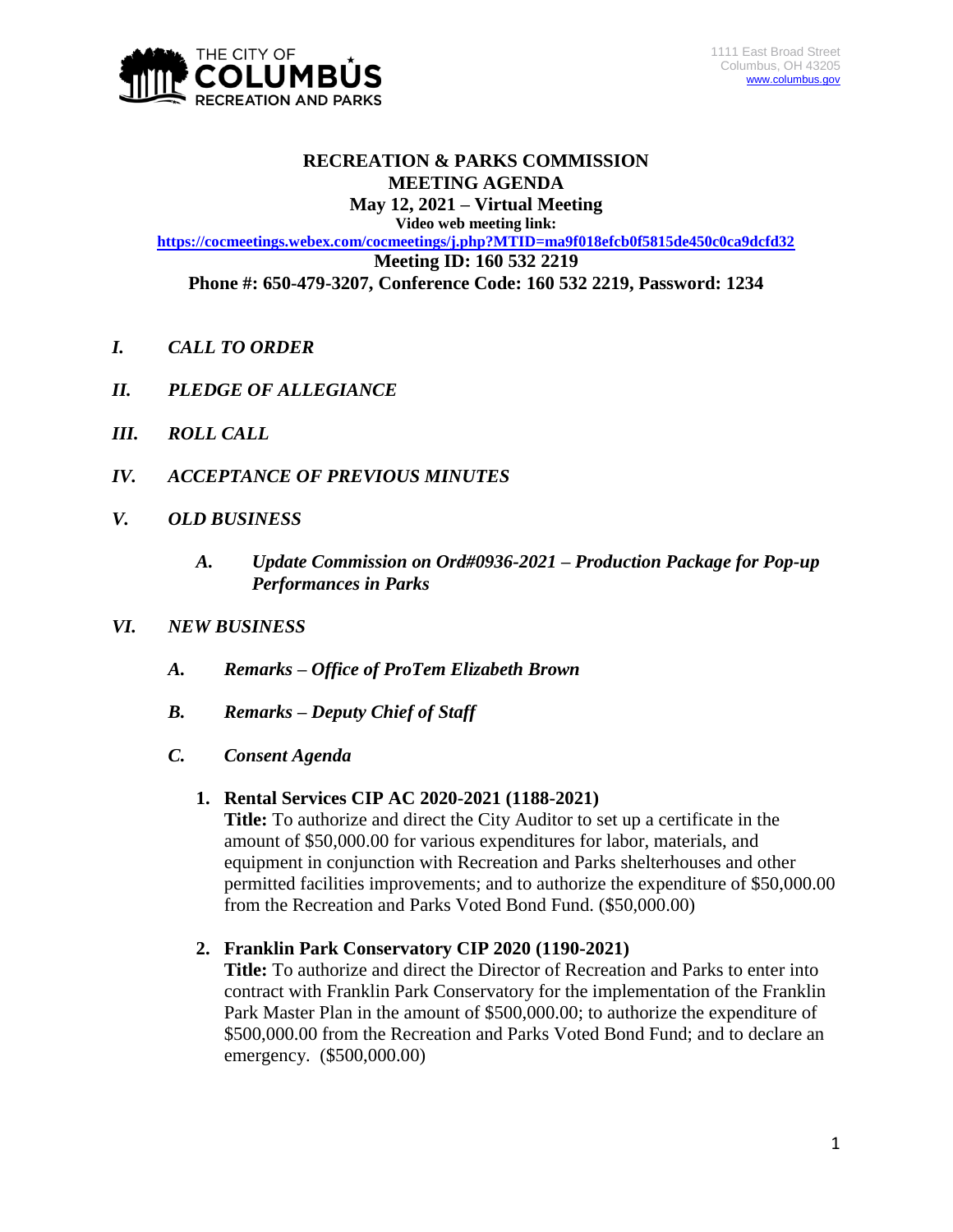

## *D. Administration Agenda*

#### **3. Design Services for 2022 Hard Surfaces (1181-2021)**

**Title:** To authorize the Director of the Recreation and Parks Department to enter into contract with GPD Group to provide engineering services for CRPD's annual Hard Surface Program; to authorize an expenditure of \$86,469.00 from the Recreation and Parks Voted Bond Fund; and to declare an emergency. (\$86,469.00)

Proposals were advertised to three pre-qualified A/E firms that were pre-qualified through the bi-annual Request for Statement of Qualification (RFSQ) process through Vendor Services, in accordance with City Code Section 329, on March  $10<sup>th</sup>$ , 2021 and received by the Recreation and Parks Department on March 24<sup>th</sup>, 2021. Request for proposals were sent to the following companies:

| <b>Status</b> | Amount* |
|---------------|---------|
| <b>MBE</b>    | N/A     |
| <b>MBE</b>    | N/A     |
| MAJ           | N/A     |
|               |         |

\*Note, design contracts are quality based selections and not based on price. Costs were not requested nor where they part of this evaluation.

In accordance with City Code, a selection team evaluated the proposals and recommended GPD Group be selected to perform the work. The firm was chosen based on their referenced projects, experience, qualifications, availability, timeline, and project approach.

#### **4. Case Road Parkland Design (1182-2021)**

**Title:** To authorize the Director of the Recreation and Parks Department to enter into contract with MKSK Design to provide professional services associated with the park land design for the Case Road Park and to authorize an expenditure of \$235,825.00 from the Recreation and Parks Voted Bond Fund; and to declare an emergency. (\$235,825.00)

Proposals were advertised through Vendor Services, in accordance with City Code Section 329, on January 25, 2021 and received by the Recreation and Parks Department on February 16, 2020. Proposals were received from the following firms:

| Company                   | <b>Status</b> | Amount* |
|---------------------------|---------------|---------|
| Latus Studio              | MAJ           | N/A     |
| MKSK, Inc.                | MAJ           | N/A     |
| Implement LLC             | MAJ           | N/A     |
| <b>GPD</b> Group          | MAJ           | N/A     |
| POD Design                | MAJ           | N/A     |
| <b>Mannik Smith Group</b> | MAJ           | N/A     |

\*Note, design contracts are quality based selections and not based on price. Costs are not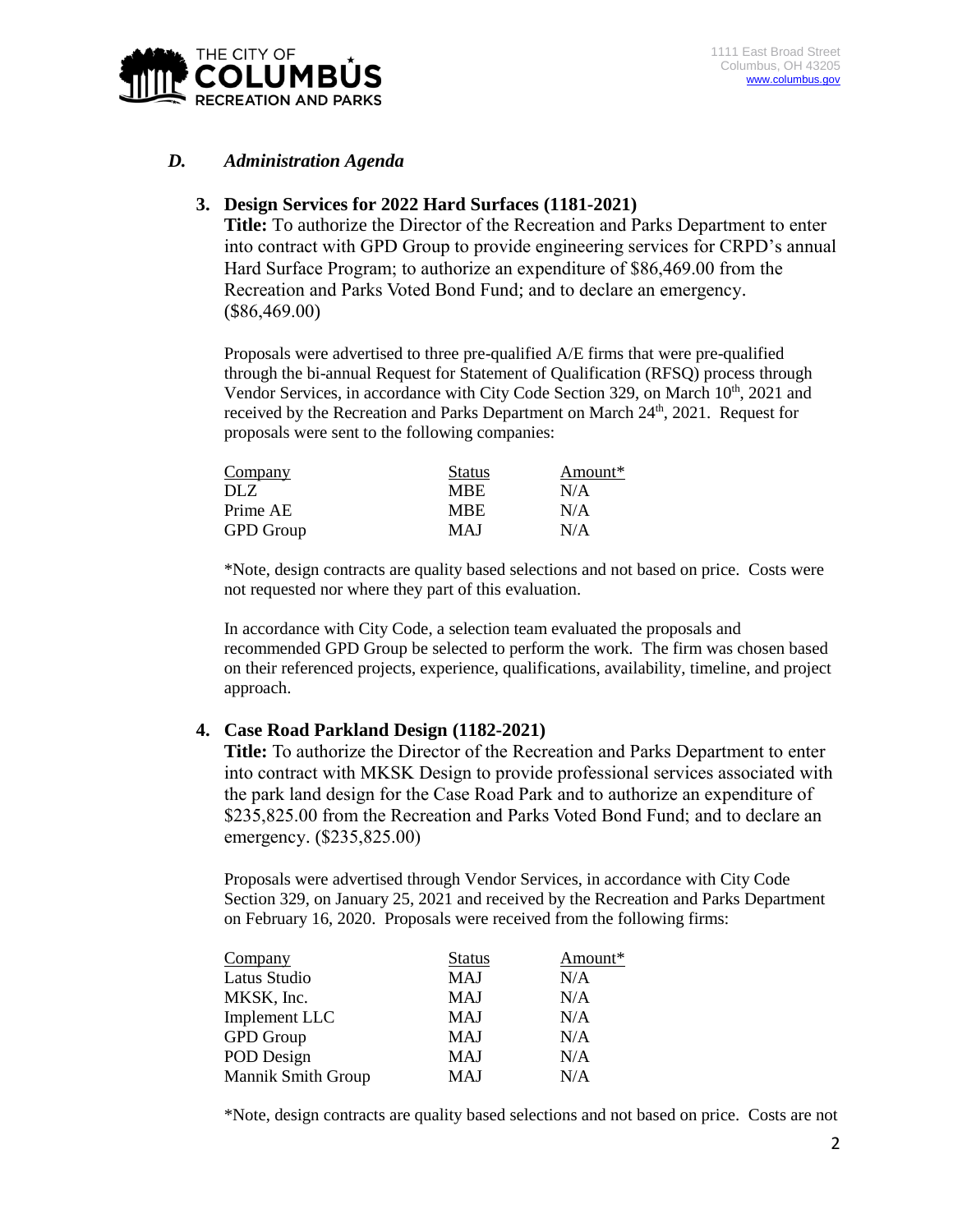

requested nor are they part of this evaluation.

In accordance with City Code, a selection team evaluated the proposals and recommended MKSK, Inc. be selected to perform the work. The firm was chosen based on their referenced projects, experience, qualifications, availability, timeline, and project approach.

**5. Clean Ohio Trails Fund Grant Acceptance and Appropriation---Alum Creek Trail/Mock Road Connector (1183-2021)**

**Title:** To authorize the Director of Recreation and Parks to accept a grant and enter into a grant agreement with the Ohio Department of Natural Resources in the amount of \$ 485,000.00 for the 2020 Clean Ohio Trails Fund---Alum Creek Trail/Mock Road Connector; to authorize the appropriation of \$485,000.00 to the Recreation and Parks Grant Fund; and to authorize the City Auditor to transfer \$121,250 within the Recreation and Parks Voted Bond Fund for the local match. (\$485,000.00)

## **6. Sports - Bleachers 2021 (1184-2021)**

**Title:** To authorize the Director of Finance and Management to enter into contract for the purchase of fold-up bleachers for the Recreation and Parks Department; to authorize the expenditure of \$75,000.00 from the CARES Act Community Development Block Grant (CDBG COVID) to be appropriated into fund 51-5101- 2248-224850-CW012, to establish an Auditor's certificates in the amount of \$75,000.00; and to declare an emergency**.** (\$75,000.00)

#### **7. Columbus Urban Forestry Master Plan Contract Extension (1185-2021)**

**Title:** To authorize the Director of the Recreation and Parks Department to modify an existing contract with Urban Canopy Works (Ordinance 2337-2019) to provide professional services associated with the implementation of the Columbus Urban Forestry Master Plan; to authorize an expenditure of \$45,000.00 from the Recreation and Parks Voted Bond Fund; and to declare an emergency. (\$45,000.00)

Proposals were originally advertised through Vendor Services, in accordance with City Code Section 329, on May 22, 2019 and received by the Recreation and Parks Department on June 12, 2019. Proposals were received from the following companies:

| Company                               | <b>Status</b> | Amount* |
|---------------------------------------|---------------|---------|
| <b>Community Forestry Consultants</b> | MAJ           | N/A     |
| <b>Urban Canopy Works</b>             | FBE, WBE      | N/A     |
| <b>American Forests</b>               | non-profit    | N/A     |
| Davey Resource Group                  | MAJ           | N/A     |

\*Note, design contracts are quality based selections and not based on price. Costs were not requested nor where they part of this evaluation.

In accordance with City Code, a selection team evaluated the proposals and recommended Urban Canopy Works be selected to perform the work. The firm was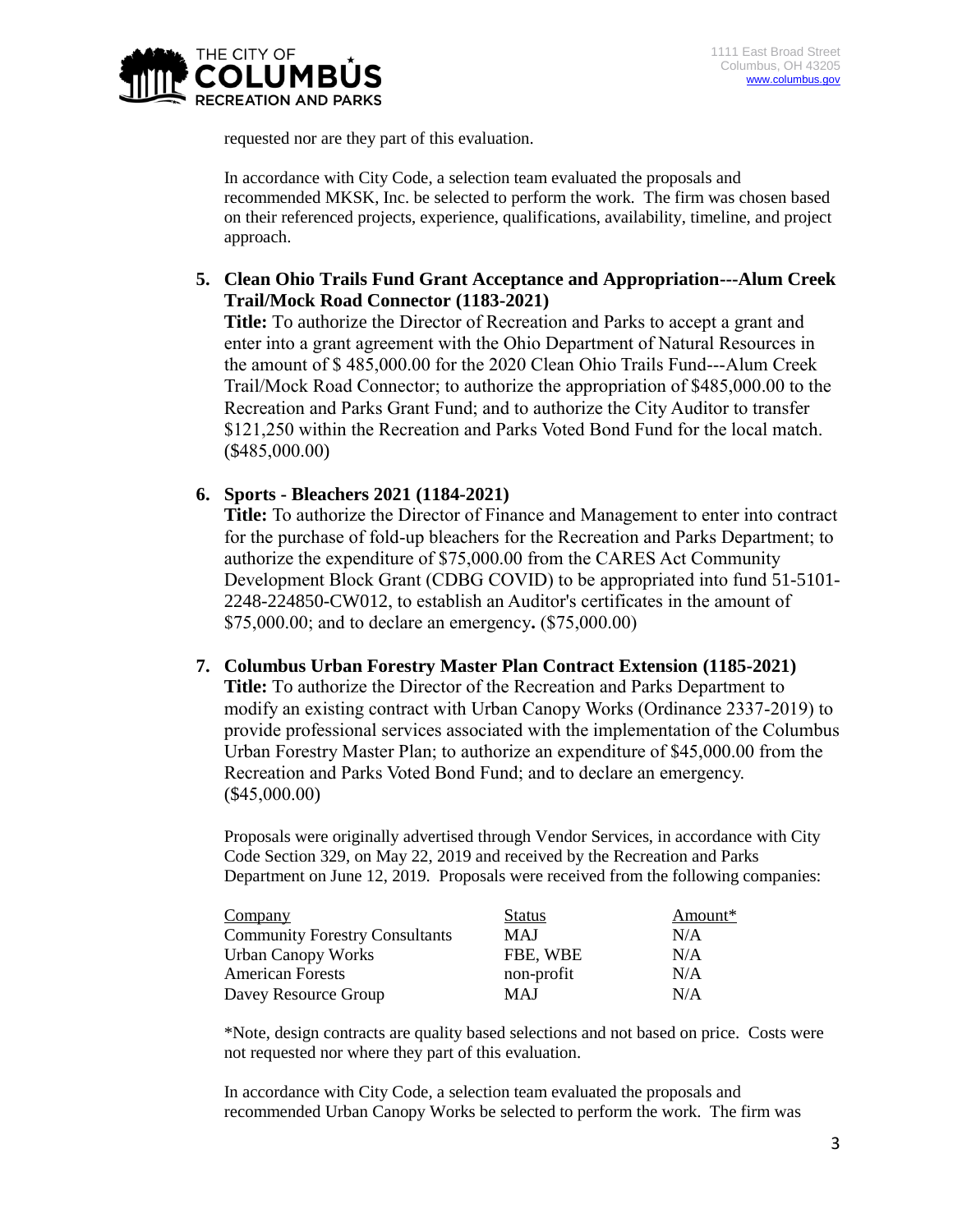

chosen based on their referenced projects, experience, qualifications, availability, timeline, and project approach.

### **8. Hamilton Woods Environmental Covenant (1186-2021)**

**Title:** To authorize the Director of Recreation and Parks to sign as a holder of an Environmental Covenant and accept the donation of a tract of property along N. Hamilton Road in the far northeast side of the City. The natural area contained within the covenant will be split from a larger parcel to be privately developed into multi-family units. The donated parcel will expand the Hamilton Wetlands & Heron Rookery Nature Preserve.

## **9. Community Sports Park Right of Entry Agreement (1187-2021)**

**Title:** To authorize the Director of the Recreation and Parks Department to enter into agreement (as well as subsequent modifications) that allows the City of Columbus and its agents, employees, contractors, subcontractors, and invitees to enter upon the Ohio State Fairgrounds Property solely for the purpose of conducting the activities associated with the development of a Community Sports Park; and to declare an emergency.

# **10. APO Increase for General Design & Construction Management Services (1189-2021)**

**Title:** To authorize the City Auditor to increase the amount available on established auditor's certificates (Ord. 2050-2020) for professional architectural, engineering, and construction management services in conjunction with park, trail, and facility capital improvement projects managed by the Design and Construction Section of the Recreation and Parks Department by \$450,000.00; and to declare an emergency. (\$450,000.00)

# **11. Andre Hill Brentnell Community Center Gym Naming Opportunity (Commission Only)**

**Title:** Columbus Recreation and Parks Department requests consideration from the Columbus Recreation and Parks Committee to evaluate and consider approval of naming Brentnell Community Center's gym in memorandum of Andre Hill for his contribution to the Columbus community. Andre Maurice Hill (May 23, 1973 - December 22, 2020) attended Northland High School. He had a passion for cooking and received certifications in Hotel Restaurant Management Culinary Arts. Mr. Hill was a provider and protector and loved his family. Most importantly, Mr. Hill was passionate about his community and was a frequent user and guest at the Brentnell Community Center. Social and racial inequities exist in our community. Mr. Hill's death is a reminder of how deep these inequalities ring true. As our community works toward healing, one small step the department can take is to honor Mr. Hill's legacy by commemorating the gathering place that served as a positive place for members of the Brentnell neighborhood.